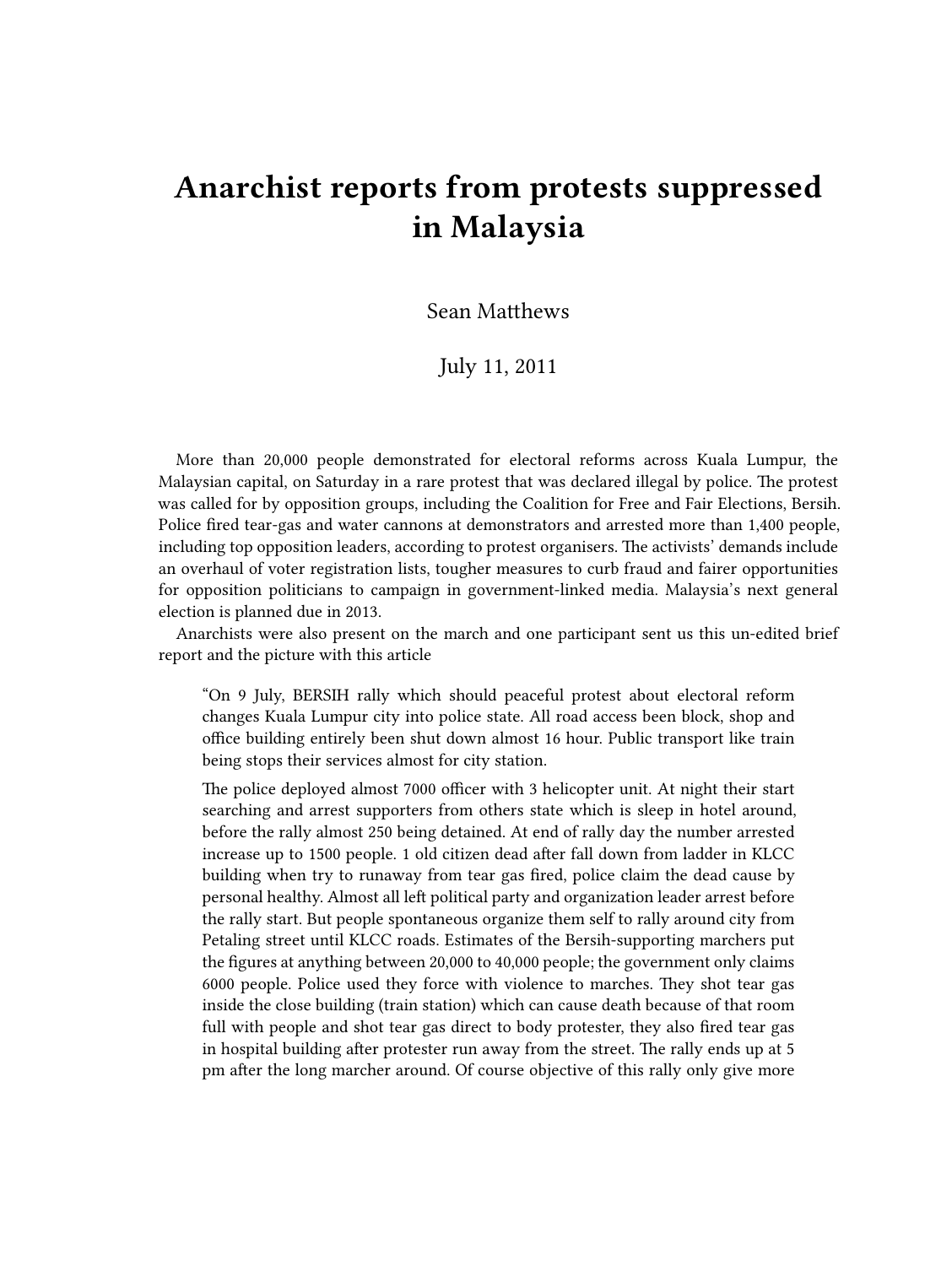benefit to left politician, but for ordinary people their objective is just want to prove others Malaysian there are possibility to do social revolution. And also to show the truth of dictatorship rule in this country."